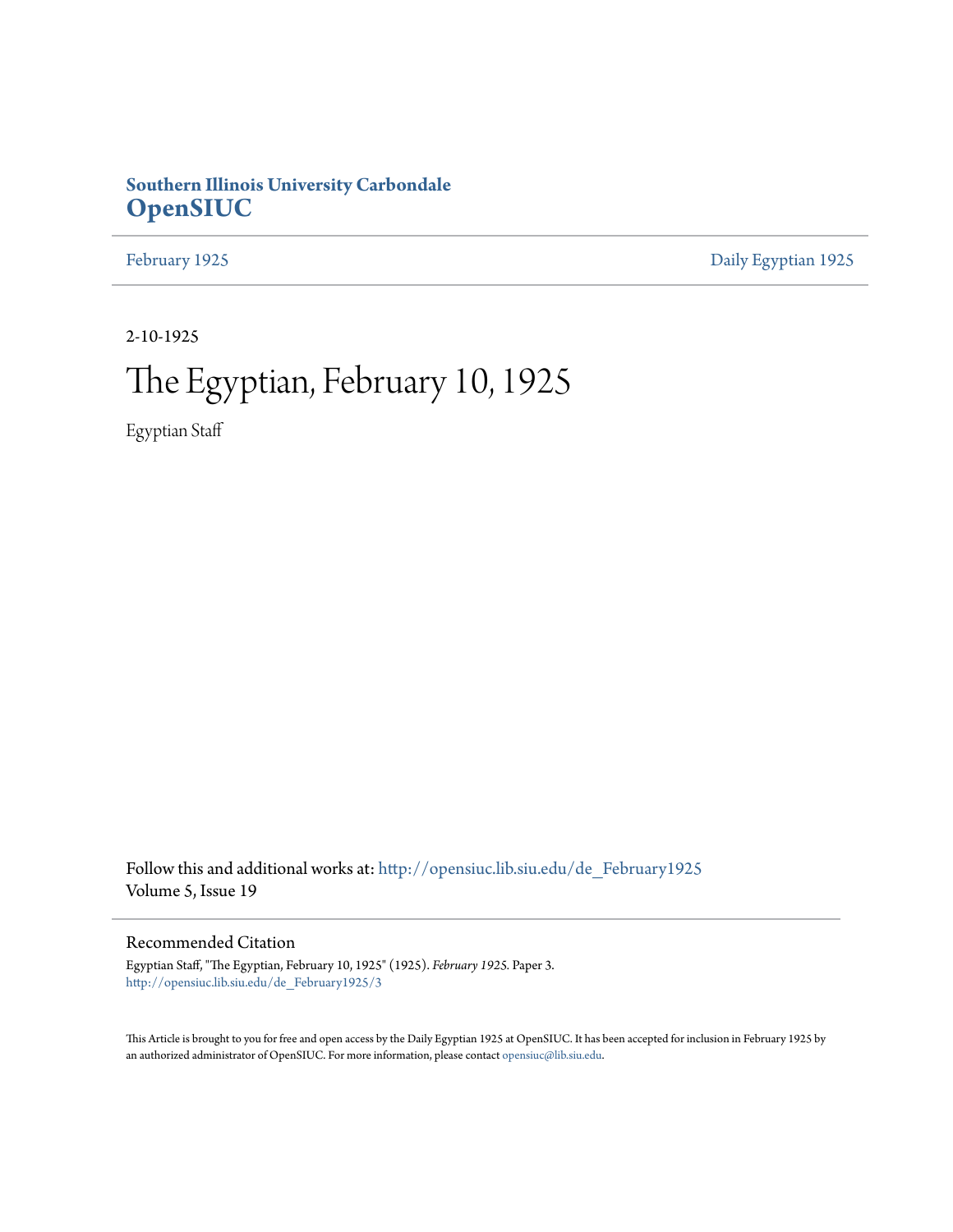

# Teachers Lose Hard Fought Game To Preachers

# Illino's Normal Schools post? If you are not pleased with at the traffic that passes the corner

that the granting of degrees is to be said, "It is better to have loved and "Stop" or "Go," he announces "Traf-<br>that the granting of degrees is to be allow than never to have loved at all," fic Change", and even grandfath that the granting of degrees is to be lost than never to have loyed at all," fic Change", and even grandfather, The game started with both teams father and  $\frac{1}{2}$  and  $\frac{1}{2}$  and even grandfather, The game started wi that the progressive state standing by still you are better off than  $\frac{1}{10}$  you has ample time to prepare for quick revolting the granting of degrees

with the progressive states, especially when you fall. Put out a greater ef- zens to understand the silent police- things up.<br>plant cabelestic lines where the context fort with the coming of this new life man. It has been along scholastic lines. These states fort with the coming of this new life man. It has been necessary to do By the middle of the first half the man are mainly and make the last half of some explaining. On Friday a truck g are mainly: Massachusetts, New  $\begin{vmatrix}$  of spring and make the last half of some explaining. On Friday a truck game stood eight to four in favor of  $\end{vmatrix}$  the journey more successful. York, Ohio, Indiana, Illinois, Michi- the journey more successful.<br>Fan Wisconsin Lowa Kansas Colo. The Color content of the Southerness of the utes McKendree, determined to score, gan, Wisconsin, Iowa, Kansas, Colo.  $\begin{array}{c|c|c|c|c|c|c|c|c} \hline \text{time did not take advantage of the } \text{lutes McKendree, determined to score, and Colif.} \end{array}$ rado and California. All of these SCIENCE OF HAPPINESS right of way signaled. Mr. Adams, in ended the half ended the half ended the half ended the half ended the half ended the half ended the half ended the twelve for twel schools grant degrees to the gradu. Men are merely taller children. his customary friendly fashion, shout. them.<br>Ates of their fountiests commet Honor, wealth and splendor are the ed: "Hey you can't you read?" Johnson and ates of their four-year normal Honor, wealth and splendor are the ed: "Hey, you, can't you read?"<br>courses except the state of Wiscon. toys for which grown children pine: "Oh, yes, suh, ah can-read, suh, but courses, except the state of Wiscon. toys for which grown children pine: "Oh, yes, suh, ah can- read, suh, but wards in the last six minutes of the sin. which is radically revolting but when, however, accumulated, not to d sin, which is radically revolting but when, however, accumulated. not to do much good," [IFSt half.<br>against the hine law Twenty.four leave them still disappointed and un. All day Saturday there were groups [Carbondale's fi against the blue law. Twenty-four leave them still disappointed and un-<br>ather states are following the same happy. God never designed that in- of men standing in front of Bridges' sumed position and a hard fight conother states are following the same happy.' God never designed that in- of men standing in front of Bridges' sumed position and a hard fight con-<br>the states are following the same telligent beings should be satisfied stor Julan, Only 12 states do not grant telligent beings should be satisfied store and in front of the bank watch.  $\int_0^{\ln 10}$  then  $\ln 10$  only 12 states do not from the balf. Until the decoration of the states of the same  $\frac{d}{dx}$  are: Maine, New with these enjoyments. By His wis- ing the newest guardian of traffic op. [last few seconds of the game it was<br>Hangeles. They are: Maine, New with these enjoyments. By His wis- ing the silent pol Hampshire, Connecticut. New Jersey, dom and goodness they were formed erate. The silent policeman was Car. undecided for at no time did McKen-<br>Maryland Pennsylvania Alahama to derive their happiness from virtue, bondale's Maryland, Pennsylvania, Alabama, to derive their happiness from virtue. The shell political was Car-<br>Maryland, Pennsylvania, Alabama, to derive their happiness from virtue. bondale's latest stunt and everyone dree lead mor Wisconsin, Arizona, Washington, Ore-<br>gon, Idaho, Vermont and Rhode Isl. character fitted to acquire all the good continue to work. To watch it was<br>and hans as a second subset a thrill-<br>and hans as a second a field goal an

I' have not given the state in the state of the state of the content, has learned was a certain aesthetic enjoyment pointer from Newcom. The game normal schools or he game in the same in the same in the state of the same the governing boards the right to con. effectually the science of being happy also, for the gaudy red and green: then end then end then end then end two two two two two two two two twenty-two to two two two two two two tw for degrees are backward in facilities and possesses the alchymic stove made a noticeably clean and vivid seven.<br>To the spectators, this game was which will change every metal into spot of color in the drab winter street. for preparing well qualified teachers. which will change every metal into spot of color in the drab winter street. To the spectators, this game was<br>The other 34 states represent an en- gold. Such a man will smile upon a T The other 34 states represent an en- gold. Such a man will smile upon a The by-standers had several good very interesting and exciting, but to The other and exciting, but to The other and exciting and exciting, but to  $\frac$ line states is stated to be policy in: stool while Alexander at his side sits chuckles over the perplexities of driv. the technical eye there were  $\mu$ nany the technical execution of the throne of the world ers unaccustom

Wis, normal said: "The preparation [ : turn had a hard time deciding Pyatt and Sattgast showed up well<br>In the same of the state of the state of the state of the state of the state of the state of the state of the state of of teachers is a distinctly profession. Rio De Janeiro wants a New York whether to govern his actions by the in stopping a fast-breaking three men<br>al problem. Colleges with academy policeman to reorganize its force. We <sup>si</sup> al problem. Colleges with academy policeman to reorganize its force, We signal facing him or by the one facing offense. Hartley and Munger worked requirements are such that very few might spare a few of our crooks for the street into which he wanted to well together, Munger scoring heavi-<br>Linn Once or twice a pair here also head of twice a pair here are twice a pair elementary teachers can profit by him to work on, too.-New York turn. Once or twice a neighbor driv.<sup>1est.</sup> For some unknown reason Rit-<br>them It is true that elementary Herald Tribune. In the sountry would become the some them. It is true that elementary Herald Tribune. ing in from the country would become chey failed to contribute any field<br>Iso interested in the lights that he goals. Johnson and Hickey fought the mediate background, It is the second that he game. It is a second that he game is a set of a second and Hickey for the game. It is a set of the game is a set of the game. It is a set of the game is a set of the game. but they need that background profes- Mount Troedryhiffuwich, in Wales. Would hald up the stream behind him hard while in the game.

as the demand for better trained a cross-comitry puzzle.—New York that one could watch the free show and moving present of the carbonical contracts is increasing, state normals Herald Tribune. are becoming the main source of the could could be easily followed down to a speed that many a youngster took slowed down to a speed that could be easily followed. training. The privilege of granting necourages teachers to take the four 'in hour to get the pound of butter be easily followed.<br>degrees is rapidly making the normal years training above the cohool that mother was waiting degrees is rapidly making the normal years training above High school.  $\begin{array}{c} \text{that mother was waiting for.} \\ \text{Carhondale now has two rolling the last week, is not playing} \end{array}$ schools into professional teachers' 'llinois normal schools cannot lose I Carbondale now has two policemen, and the state week, is not playing<br>and get Cool while schools are not that downed stranting writings with Mr. Adam coll ges. Good public schools are not their degree granting privileges, but Mr. Adams, and the silent policeman. It is to be form, It was to top form, It was to top form, It is to top form, It is to top form, It may be due possible without competent teachers instead they must strive to raise the International completes our city's efficient weather will change. It may be due who are well prepared for their work. "lesent standing of the teachers' col-

34 STATES GRANT : ANOTHER MILE-POST | THE SILENT POLICEMAN **DEGREES, ONLY** Half of the winter term is now<br> **DEGREES, ONLY** over, half of the school year is over;<br> **TWELVE DO NO'**<sup>I</sup> and about half of your credits are over, half of the school year is over; The latest addition to the police and about half of your credits are force of Carbondale is a man of iron either made or not made. How do you who stands in a shining graph unieither made or not made. How do you who stands in a shining green unitational stand at the passing of this mile comparison logg program derived **In No Danger** the results of your work in the last of Main and Illinois streets. Very eighteen weeks now is a good time considerate he is, too, for, when he eighteen weeks now is a good time considerate he is, too, for, when he Friday night Carbondale motored to turn over the staged the Rumors have been spread abroad to turn over a new leaf. The poet is about to change his signals of McKendree, where they staged the Illinois  $\begin{bmatrix} \text{has a lweang} \\ \text{all.} \end{bmatrix}$  all, but how long you stay down  $\begin{bmatrix} \text{Mr.} \\ \text{2ens} \end{bmatrix}$  and  $\begin{bmatrix} \text{Ar.} \\ \text{10} \end{bmatrix}$  and  $\begin{bmatrix} \text{Ar.} \\ \text{10} \end{bmatrix}$  and  $\begin{bmatrix} \text{Ar.} \\ \text{10} \end{bmatrix}$  and  $\begin{bmatrix} \text{Ar.} \\ \text{10} \$ 

th preparation of teachers.<br>
the preparation of the contents of the world, ers unaccustomed to the new system. examples of the contents of<br>
The detection of the Coheon in Timothy Dwight.

The conferring of normal degrees lege in every way.  $\vert$  (Continued On Page 8)  $\vert$  (Continued on Page 8)

resi(len! Brown of the Oshcosh,l-Timothy Dwight. !FrequentIy a motorist who wished to Ing. sionalized." It is the move toward consideration in the called by honks and shouts. After the game the Methodists en-<br>Sionalized." It is an after the Methodists en-<br>only normal schools do this, and This seems to be the bor Only normal schools do this, and This seems to be the horizontal of The weather was pleasantly mild so the demand their trained a cross-co-ntry nursele —New York, that one could watch the free show did moving picture of th

## BEAR CATS NOSE OUT SOUTHERNERS Newcom, McKendree's Main Stand

schools; but we feel perfectly sure So you may have tried and failed.-but who is a little slow on shifting gears, striving hard for an early lead. Mc-<br>that the processive state standing hard still you are better off than revoking the granting of degrees. had not tried. It is not how hard you obedience to the next command. after which Carbondale called time<br>with the stream how had fall, but how long you stay down Mr. Cadis Adams is helping

and have no normal schools.<br>and have no normal schools. Which this world can yield.  $Ae$  who almost as fascinating as to watch a <sup>1</sup>scored a field goal and began a thrill-<br>The 14 states which oither have <sup>is prepared, in w</sup> The 14 states which either have is prepared, in whatever station he is, steam shovel excavate dirt. There ing rally, but it was slowed by a two-<br>The 14 states which either have it therewith to be content, has learned was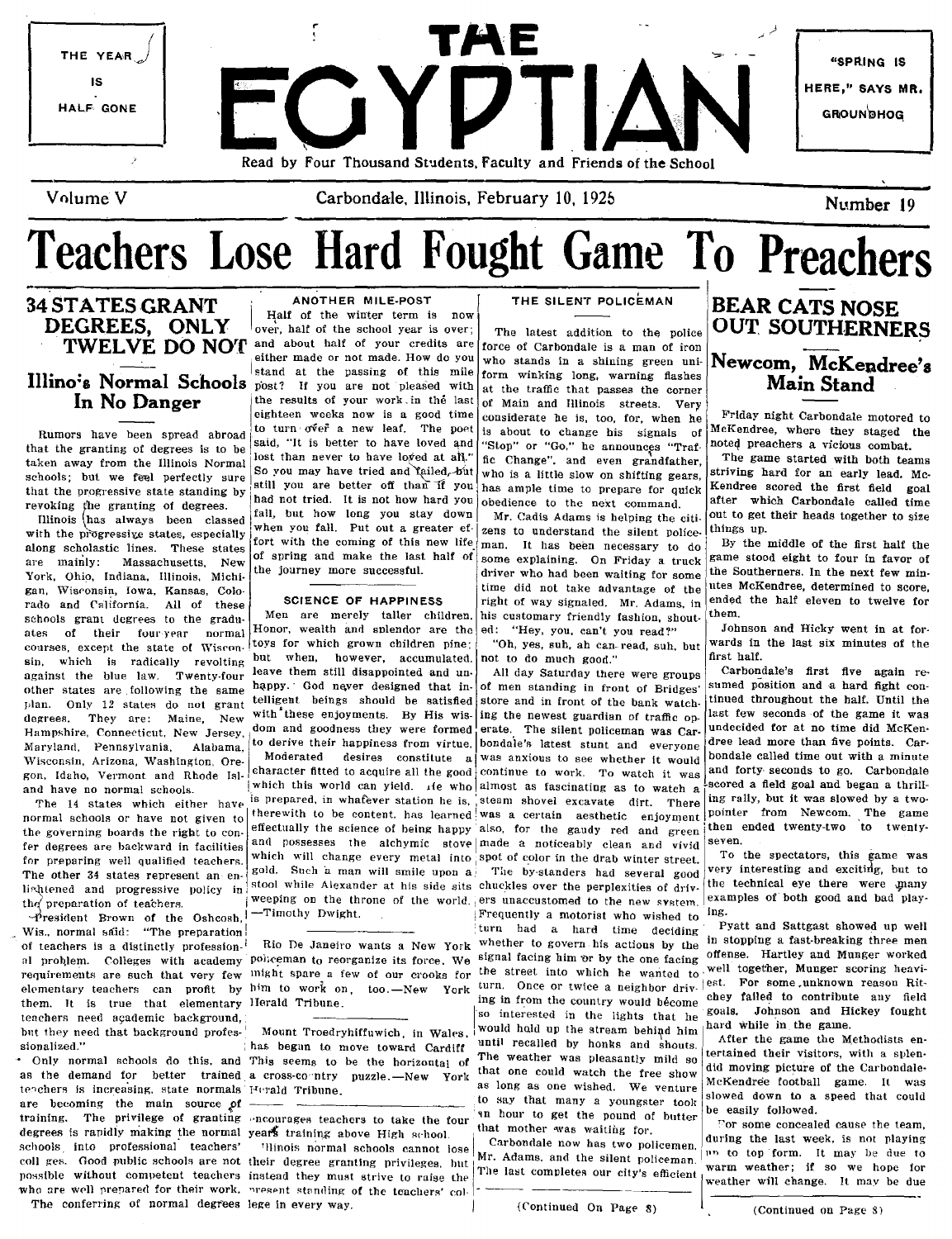## THE EGYPTIAN

## AMERICAN LEGION TO STAGE MUSICAL COMEDY AT BARTH

Attention, students! and all others who like a real musical comedy. The American Legion have started rehearsals for "Elaine" a dainty, fascinating and irresistible musical comedy, to be produced for two performances. matinee and night, February 19th, at the Barth theatre. According to all reports this will be a second edition of the Follies, others say it will be better, but the fact of the matter is it is sure to be a whirlwind of pep! and melody and all else that goes to make up a real musical comedy production.

"Elaine" is a production well staged with special scenery, lighting effects and costumed right up to the minute. Over 100 local players will take part in the show, and the rehearsals are being conducted by a professional director of Detroit, Mich.

In order that all students of the normal will have an opportunity of seeing this delightful production the Legion will give a special matinee Thursday, February 19th, for students, and the price will be reduced for students to fifty cents. The regular admission for the evening performance will be \$1.00. The play comes to us well recommended by the press and by individuals in various parts of the country, and it is expected that it will be more than worth individual who does not have some the small price of admission.

## **JOKES**

ition of chair, Mr. Taylor. Riley Taylor-A chair is a movable

seat with attached back and legs.

To the Normalite, Chicago, Ill.: We found your last edition very interest-

"THE OUTLOOK"

to be a very efficient president. The Monmouth College Oracle, Monmouth. Ill.: We wish to congratulate. you on your hasketball team.

The Reflector, Fairfield, Ill.: very interesting paper.

found your paper a very interesting one last week. We are very anxious: to see your next issue and find out to such drudgery without it is neceswhat the success of the two detec- surv? tives will be.

To the McKendree Review Lobs. non, III.: Your team has proved a very successful one so far.

To the Eureka Pegasus, Eureka, III.: A weey curious group here awaits the acceptance of the challenge given tal training. Must we go outside of was Henry Esmond." by the Seniors at your/colleges, We are looking for the result soon. Your haskethall team has been nevery victorious one so far and we wish you enoncee in the root of the compe-

To the Pinion, Honolulu, Hawaii: Your editorial section in the last edition proved to be a very interesting one.

### SURSCRIBE FOR THE OBELISK

Everyone is expected to subscribe for the Obelisk. Surely there is no good qualities. One quality which is salient in the well thought of student Mrs. Smith-Give the class a defin $\frac{1}{3}$  is the spirit of helpfulness. Is there a student who is so base as to think his support unnecessary? .A school publication cannot be made ideal in

CLEANER AND DYER

its entirety by the staff. The studen, school to get help? Coolidge might body as a whole must be willing to borrow money from King George to take its share of the karden.

I wish to inform you that the 1926 ing. We hope you find Miss Thiele Obelisk staff is in action. Each individual member of the  $su = e$  contributing all (ossible time and effor' that his book may be the best that has ever been edited by the students Should the staff work away and wear itself out when it knows there is not The Decaturian, Decatur, Ill.: We the proper support behind it? A staff that can do this is indeed an "Abra-

ham Lincoln." Should it be subjected

"Be not like dumb driven cattle: Be a hero in the strife."

school. If there is one so dull that he cannot see the burden that the

buy socks with

The staff does neither ask you to plan the book nor to make it; but, after we plan and make it, we wish vou would buy it. If you haven't a spirit of helpfulness, for "gracious sakes" get it.

## BUSINESS MANAGER.

Miss Bowver- Now there are a lot more pronouns in that sontence. Pick out any one of them and tell us about it. Which one will you take?

Fred Lingle- I'll take "you."

## REGULAR NIGHTMARE

Miss Hardin, at the breakfast table. There are 1.000 students in this |"I had the queerest dream last night." Girls: "What was it?"

Miss Hardin: "I dreamed Anthony staff must bear, he needs some men- Hall had adopted a baby and its name



**SUITS Cleaned and Pressed** \$1.00

 $\sum_{i}$ 

Phone 372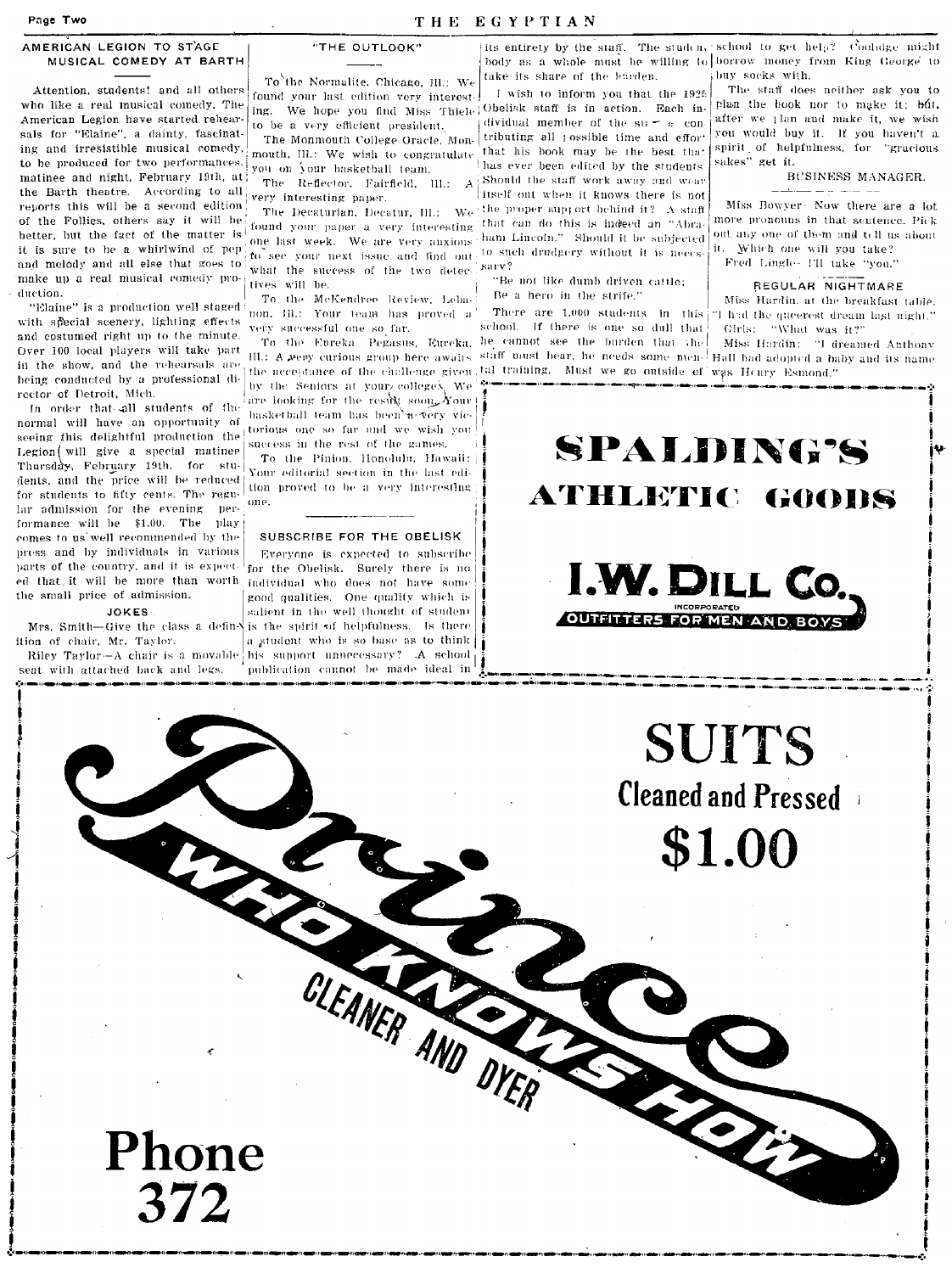## AN INTERESTING

Interviewing Reporter Talks to the Members of the Dairymen's Association

The question: "What do you think of our school?"

Where asked-Lower corridor of the Main buildIng.

sociation, Paris, Ill.: As I sat in chapel this morning and saw the large student body the thought came to me. what a wonderful opportunity the folks of southern Illinois have in your school. It is a fine school anti  $I'm$  glad to have the chance of visiting your campus.

S. J. Stanard. vice president *ot* the association, Springfield, Ill.: My gran. comment on the school is the large ing room at Anthony hall, so I know number of good looking girls here. I've been acquainted here for twentyfive years, but I was surprised at the co-operation the association receh od with the Agricultural department, We certainly appreciate the courtesy given by the faculty and students.

George, Caven. . secretary of the association. Chicago. Ill.: It is an inspiration, to see so many young people in an up to date institution preparing themselves to teach the things that make this the best country in the world,

Hugh G. Van Pelt. Waterloo. la.: There is certainly a wonderful school here. I was impressed with the students' faces when I talked at chapel this morning. They seemed Interest· ed in the, work and what was said.

E. J. Wiley, J. B. Ford Col., Wyandotte, Mich.: Oh, I don't know-I<br>haven't had the opportunity to see it. haven't had the opportunity to see it. The new way is to send a candy<br>The agriculture department here is Valentine. She's CERTAIN to like The agriculture department here is Valentine. She's CERTAIN to like fine and I notice a lot of interest in our fine candy. The beautiful boxes the display. In fact, there has been rake it more charming, for they more enthusiasm shown here than at are exquisite. She will want to keep any meeting of its size I know of.

F. B. Astroth, University Farm. St. Paul, Minn.: You folks have a real establishment here. I noticed you haven't the type of boys and girls<br>who are always getting into mischief. who are always getting into mischief. All sorts of rich, spicy chocolates I mean they are here for real busi- and glace bonbons as well as marsh.

lnerly from urdue University) :  $I \to ED$  selection. think the school is fine. But I don't like to see the girls wear two pairs **CANDY KITCHEN** of hose at one time. This is my sec· Example to see the girls wear two pairs<br>of hose at one time. This is my sec.<br>The section of the girls wear two pairs<br> $\begin{bmatrix}\n\cdot & \cdot & \cdot & \cdot & \cdot \\
\cdot & \cdot & \cdot & \cdot & \cdot \\
\cdot & \cdot & \cdot & \cdot & \cdot \\
\cdot & \cdot & \cdot & \cdot & \cdot \\
\cdot & \cdot & \cdot & \cdot & \cdot\n\end{bmatrix}$  Of could grown

BIT OF CONVERSATION pressed with your fine auditorium. ond trip here and I was certainly im- what I'm talking about. But I don't think the visitors have been shown around enough. A com. mittee of students might have been appointed to show the visitors about, so we could have had a better Idea of the school. There is a fine, large stude'nt body here and some mighty dignified faculty members.

The Answers:  $W.$  S. O'Hara, president of the as-<br> $W.$  S. O'Hara, president of the as-<br> $W.$  S. O'Hara, president of the as-<br> $\frac{1}{2}$  received except contagg position of the asreceived every courtesy possible while we were, here, Everyone was accom. modating and the majority of stu. dents were mighty fine.

> L. Schwartzkohp, J. B. Ford Co., St. Louis, Mo.: I have been coming here for many years and think it one of the best conducted schools I know of. Also one having the best sanitary conditions-I visited the kitchen and din-



## ST. VALENTINUE UP-TO-DATE

our fine candy. The beautiful boxes tnem always.

Our candy is the FINEST quality you can buy-and always deliciously flesh.

I mean they are here for real busi- and glace bonbons, as well as marsh-<br>ness. ess.<br>R. E. Caldwell, Blotchford Co. (for late-covered nuts, offer an IINLIMIT. late-covered nuts, offer an UNLIMIT-

I

Jewelry, Diamonds and Watches<br>I. C. Watch Inspector<br>Optometrist I. C. Watch Inspector  $\boxed{\qquad \qquad \text{Optometric}\\ \qquad \qquad \text{Optometric}\\ \qquad \qquad \text{Optometric}\\ \qquad \qquad \text{Optometric}\\ \qquad \qquad \text{Optometric}\\ \qquad \qquad \text{Optometric}\\ \qquad \qquad \text{Optometric}\\ \qquad \qquad \text{Optometric}\\ \qquad \qquad \text{Optometric}\\ \qquad \qquad \text{Optometric}\\ \qquad \qquad \text{Optometric}\\ \qquad \qquad \text{Optometric}\\ \qquad \qquad \text{Optometric}\\ \qquad \qquad \text{Optometric}\\ \qquad \qquad \text{Optometric}\\ \qquad \qquad \text{Optometric}\\ \qquad \qquad \text{Optometric}\\ \qquad \qquad \text{Optometric}\\ \q$ 

|<br>|<br>|-See our windows for marvelous prices on seasonable shoes See our windows for marvelous prices on seasonable shoes<br>THE FASHION BOOTERY

.:.-.-,---~-.--~~--~~~~\_ **...** *rz* 

THE FASHION BOOTERY

 $1$ <sup>I'd</sup> boost for S. I. N. U. The student. F. W. Carrillon, Harvester Co., East seemed to be courteous and interest-St. Louis, Ill.: Wonderful! Great! ed in the displays. This could be I'm a product of Egypt, so naturally told by the questions that they asked.

## THE FAMOUS

New things arriving daily in ready-to-wear and millinery.

## DE LUXE BARBER SHOP

Visit the De Luxe Barber Shop We appreciate Student Patronage Ladies hair bobbing a specialty Across From Carbondale Nat'l. Bank.

.1I\_'t\_C



Trade at Morgan's and always get Service and Quality 115---Phones-242



j<br>J<br>2

**International** 

I

-I

 $\frac{1}{2}$ 

 $\mathbf{I}$  $\int\limits_{-\infty}^{\infty}$ 

## $\left| \begin{array}{ccc} \n\end{array} \right|$ SPEAKING OF VALENTINES

I I

--------------------..:-.--------""/'l!~ t:·---'~-~~~(~i ,', <u>I final control de la control de la control de la control de la control de la control de la control de la con</u>

Of course every child in Carbondale and a great many grown folks will want to send one, You can get them at Rathgeber's, the store that boosts

everything for the good of the school children.

 $\mathbf{A}$ 

## See Spear & Krysher's Spring I Suit Samples J J .:'--,-----\_ .... \_-.\_-\_ ........ ..,..\_./

.:.\_~\_~,. *\_\_\_* ~ *\_\_* ~ *\_\_\_\_\_* ~ *\_\_* ~a-~.: *.*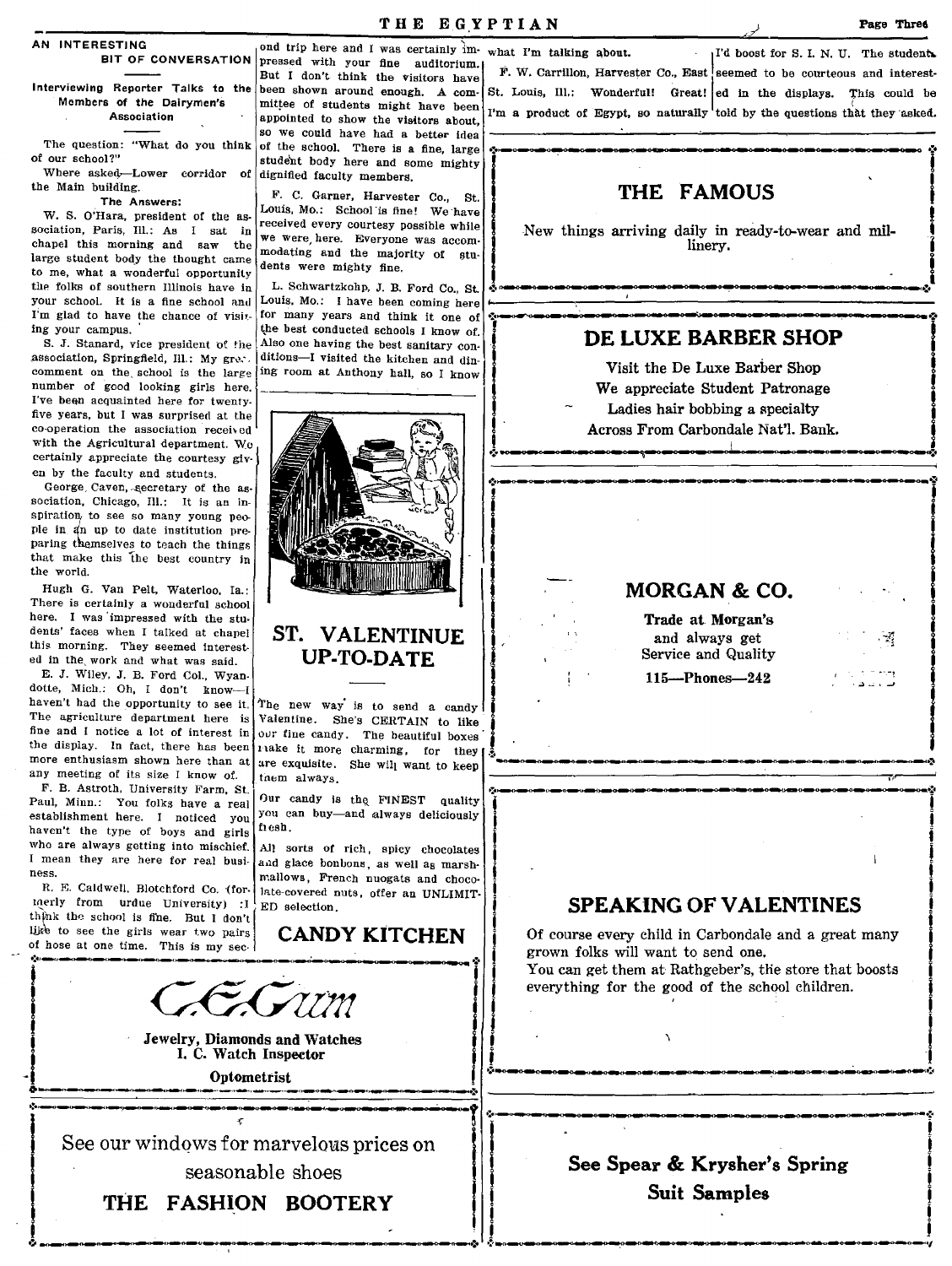| Page Four                                                                                                                                                                       |                                                                                                                                                           | THE EGYPTIAN                                                                                                                                                          |
|---------------------------------------------------------------------------------------------------------------------------------------------------------------------------------|-----------------------------------------------------------------------------------------------------------------------------------------------------------|-----------------------------------------------------------------------------------------------------------------------------------------------------------------------|
| $\blacksquare$                                                                                                                                                                  | TAE<br><b>ΥDTIΔΝ</b><br>Illinois                                                                                                                          | standard of excell<br>ed by the Egyptia<br>two years of its<br>the student interes<br>vive the war's dra<br>and publication wa<br>spring of 1918.<br>In 1920 the stud |
| Charter<br>College Press                                                                                                                                                        | Member<br>Association                                                                                                                                     | the idea of a scho                                                                                                                                                    |
| Southern Illinois State University, Carbondale, Illinois.<br>the act of March 3, 1879.                                                                                          | Published every week during the Collegiate year by the students of the component of<br>Entered as second class matter at the Carbondale Post Office under |                                                                                                                                                                       |
| Office<br>Main Building, Room 16                                                                                                                                                | Telephone<br>University Exchange No. 17                                                                                                                   | Gr                                                                                                                                                                    |
| EGYPTIAN STAFF<br>Howard S. Walker<br>Editor-in-Chief<br>Ass't. Editor  Marion Taylor                                                                                           | <b>EGYPTIAN BOARDS</b><br>Business Manager<br>Carl O. Smith                                                                                               |                                                                                                                                                                       |
| Associate Editors<br>Thelma Hartwell<br>Kate Sturm.<br>Feature Editor  Marvin Owen<br>Literary  Thomas Whittenburg<br>Humor Editor  Pearl White<br>Ass't.  Mary Virginia Linder | Advestising Managers<br>Frank Dwyer,<br>Oren King<br>Typist  Alberta Kohlenbach)                                                                          | We Do                                                                                                                                                                 |
| Social Editor  Jewell Finley                                                                                                                                                    |                                                                                                                                                           | Our cleanir                                                                                                                                                           |
| Athletic Editors<br>Robert Hartley.<br>Music Editor  Frank Smith<br>Critic Editor  Mae C. Trovillion                                                                            | Earl Purdue Faculty Advisor  Emma L. Bowye<br>Exchange Editor  Pearl Hall   Alumni Advisor  E. G. Lente                                                   | <b>THE</b>                                                                                                                                                            |

## AN INSPIRATION

What an inspiration the life of Abraham Lincoln is. He was the foremost of statesmen, the first of Americans. Of all great men in history, there are few who hold a place so dear in the hearts of American people as does Lincoln. His life was not one of luxury and happiness. He was reared amid hardships and privations without social prestige or influential friends. He climbed to the highest pinnacle of fame by a wonderful intellectual power which was inspired by a mighty purpose and a great cause

As a man in public office, he was one of the people. High and low, rich and poor were among his friends. He had gone thru all the phases of life and understood the needs of the people.

At times his fame rose step by step while at others it rose by great leaps at a time. There were many obstacles in his path, but he met them with a will to overcome and never give up to failure. He had the power to look into the future with a clear vision and see the real purpose of life. The irritating concerns in his career did not bother him. He did not pick out the smooth and easy road to success, even when he had a chance, but put forth an honest effort to accomplish big and difficult tasks and he did them. Faith, hope, patience, and a strong will were always with him in his work. He said that he wanted it said of him, that he always plucked a thistle and planted a flower where he thought a flower would grow. Surely this statement gives; the real feelings and actions of the great man.

HOW THE EGYPthe fall of 1916 the Egyptian was TIAN ORIGINATED launched as a monthly publication un-

regular periodical publication for the lie Boswell, '17, and Fred Boswell, '17. S. I. N. U. began to take shape in The next year Arthur Brown. '18, was 1915 when Robert Brown, '13, a spe- elected editor-in-chief and Raymond

der the editorship of Claud Vick, '17, The idea of a school paper as a and the business management of Arcial student, actively promoted it. In Colver, '18, business manager. A high!

standard of excellence was maintain- its first acts. This council provided  $\frac{1}{2}$  ed by the Egyptian during the first for the raising of a subscription tor two years of its life. Like most of a weekly publication, the choosing of the student interests, it failed to sur- a name, the election by popular vote vive the war's drain upon the school of an editor-in-chief and election by and publication was suspended in the each class of a member of a board of spring of  $1918$ .

directors. The result of that action

In 1920 the student council revived is the paper which is now offered the the idea of a school paper as one of student body.



## We Do Not Use a Drop of Gasoline in  $Q_{\text{HF}}$  Plant<sup>(</sup>

Our cleaning is odorless. Your work will be appreciated.

## THE FAULTI ESS CLEANING & DYFING CO.

210 West Monroe Street

Phone 332-L

## \$100,000.00 FEE'Y. CLEAN-UP SALE

Every item of our immerse stock is on sale at a saying of 1-3 to 1-2 and in lots of instances less than half of former prices. Are you taking advantage of this opportunity to save?

## **SAVE ON HOSIERY**

Women's \$2.50 black and colored Silk Hosiery clean-up sale price per pair  $\ldots \ldots \ldots \ldots \ldots \ldots$ \$2.09 Women's \$1 00 black and colored Silk Hosiery, clean up (Main Floor)

## SAVE ON SILK UNDERWEAR

Women's \$4.50 Van Rhalte Silk Teddies, clean-up sale price each ...  $\ldots$  ...  $\ldots$  ...  $\ldots$  ...  $\ldots$  ...  $$3.69$ Women's \$2.50 Van Raalte Silk Vests, clean-up sale Women's \$3.50 Van Raalte Silk Vests, clean-up sale Women's \$4.25 Van Raalte Silk Bloomers extra size clean-up sale price .............................\$3.49 (Second Floor)

## JOHNSON, VANCIL. TAYLOR CO.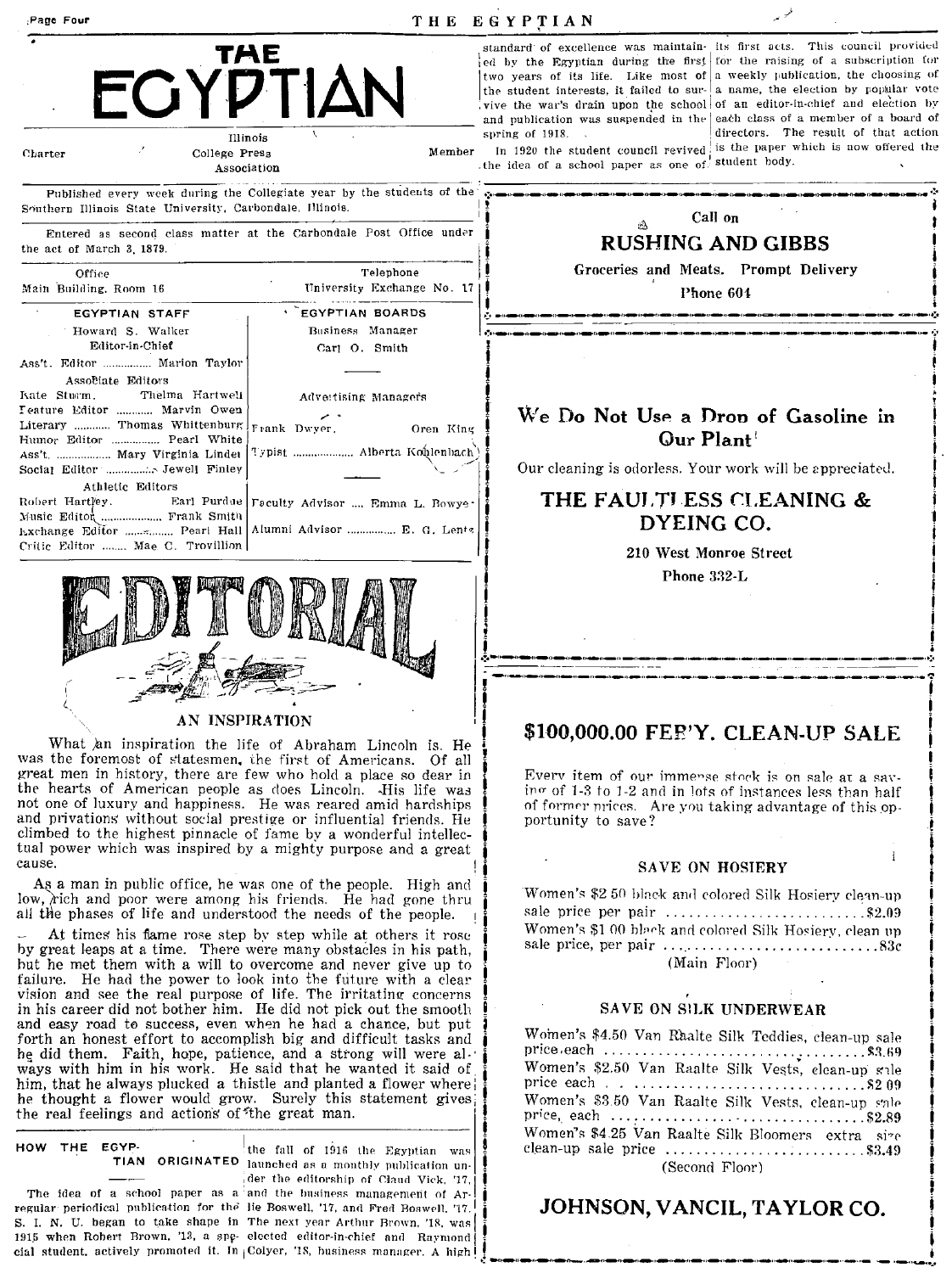|                                                                                       |                                                                           | LIFE<br>The young man led for a heart,                                    | think about the next school dance.<br>7. Chase all visitors out, so that      |
|---------------------------------------------------------------------------------------|---------------------------------------------------------------------------|---------------------------------------------------------------------------|-------------------------------------------------------------------------------|
| Golden Moments                                                                        |                                                                           | The maid for a diamond played;                                            | you may concentrate.                                                          |
|                                                                                       |                                                                           | The old man came thru with a club<br>And the sexton used a spade.         | 8. Write a few lines about the<br>weather.                                    |
| THE STROKE OF JUSTICE                                                                 |                                                                           | LOGICAL                                                                   | 9. Sing yourself a duet from Hen-<br>ry Esmond.                               |
| (By Lyman Allen)                                                                      |                                                                           | May Anne Dietz: "I spilled a little                                       | 10. What was that they had in                                                 |
| The hour was come, the Nation's crucial hour:                                         |                                                                           | of that acid on my hand and it surely<br>did smart."                      | the soup the other day?<br>11. Write a few lines about the                    |
| A crisis of the world, a turn of time;                                                |                                                                           | "Why not drink"<br>Grace Erlinger:                                        | weather.                                                                      |
| The ages' hope and dream.<br>And one undaunted soul, sinewed with power.              |                                                                           | some then?"                                                               | 12. When did Shryock say he was<br>going away to the board meeting?           |
| Freedom's anointed, rose to height sublime,                                           |                                                                           | HOW TO DASH OFF YOUR<br>METHOD ENGLISH COMPOSITION                        | (This should throw you into a desir-<br>able state of fervor, so that you can |
| Imperial and supreme.                                                                 |                                                                           | 1. Seize a piece of your roomie's                                         | easily--see number 13).                                                       |
| And, lifting high o'er groaning multitude                                             |                                                                           | paper. (Never your own, because<br>you'll need this for useful purposes). | 13. Write a few lines about the<br>weather.                                   |
| His sovereign sceptre, smote with such a stroke<br>The chain of centuries.            |                                                                           | 2. Think of what you had for                                              |                                                                               |
| That earth was shaken to its farthest rood;                                           |                                                                           | breakfast, and refrain from kicking<br>about it.                          | Mr. Smith (in Method History call-<br>ing on Ralph Knight):                   |
| That millioned manacles asunder broke,<br>And myriad properties.                      |                                                                           | 3. Pace the floor, nervously                                              | "What do you remember about yes-                                              |
|                                                                                       |                                                                           | chewing your pencil or typewriter, as<br>the case may be.                 | terday's lesson?"<br>Ralph K.: "I don't know."                                |
| Because, in one immortal moment,—men;<br>Free with the free in all the rounded earth, |                                                                           | 4. Try to think of the latest in-<br>dignities or dumbbell saying of the  | Mr. Smith: "What do you know?"<br>Ralph K.: "I don't know."                   |
| Redeemed by martyr blood;<br>To stand with faces to the light again,                  |                                                                           | faculty.                                                                  | Mr. Smith: "If you were teaching                                              |
| Attaining, through their resurrection birth.                                          |                                                                           | 5. Write a few lines about the<br>weather.                                | and the pupils asked you a question,<br>what would you tell them?"            |
| To human brotherhood.                                                                 |                                                                           | 6. Adjust your window blind and                                           | Ralph K.: "I don't know,"                                                     |
|                                                                                       |                                                                           |                                                                           |                                                                               |
|                                                                                       | CAN YOU IMAGINE                                                           |                                                                           |                                                                               |
| <b>HUMOR</b>                                                                          | Freshmen buying class pins and<br>rings?                                  |                                                                           |                                                                               |
|                                                                                       | K. L. Pyatt not stepping on some-<br>one's feet in a basketball game?     |                                                                           |                                                                               |
| ICHABOD CRANE'S RIDE                                                                  | Prof. Pierce teaching physical train-                                     |                                                                           | It is not like working a cross-word puzzle when pur-                          |
|                                                                                       | ing?<br>Louis Ed. at Society?                                             |                                                                           | chasing from our store                                                        |
| Ichabod was mad at Brom Bone,<br>So he set out for home alone:                        | Troy Stearns not laughing?                                                |                                                                           | As we can give you what you want when you want<br>it. In Shoes and Hosiery    |
| He saw the tulip tree loom big and                                                    | Mary Foster a quiet little girl?<br>No comic valentines on Feb. 14?       |                                                                           | At a price that is very moderate—for the quality mer-                         |
| tall<br>Before him like a garden wall.                                                | Leo Barker jumping rope?<br>Norie Hall not talking?                       | chandise we carry.                                                        |                                                                               |
|                                                                                       | Willard Gersbacher singing<br>in                                          |                                                                           |                                                                               |
| His knees grew weak, he felt his<br>heart                                             | grand opera?<br>'The kind of degree the seniors will                      |                                                                           | WOLF SHOE CO.<br>Where Your Dollar Goes Farther                               |
| From side to side in his body dart.<br>Mourntully the wind did blow                   | get?.<br>Going to chapel as a Senior and                                  |                                                                           |                                                                               |
| As over the bridge Jehabod did go.                                                    | coming out as a Sophomore?                                                |                                                                           |                                                                               |
|                                                                                       | Marvin Owen playing hop-scotch?<br>Verdi Winkler not flirting?            |                                                                           |                                                                               |
| Some bushes were by the side of the<br>road,                                          | Victor Goings with a 1915 style hair                                      |                                                                           |                                                                               |
| And Gunpowder, with his frightened cut?<br>load.                                      | Ice skating at Lake Ridgway?                                              |                                                                           |                                                                               |
| Jumped laterally in here                                                              | Clark Bruce talking to a girl?                                            |                                                                           | SOUTHERN BARBECUE                                                             |
| Both wild with fear.                                                                  | Knowelton Grantham blushing?<br>Girls in the Y. M. C. A. picture?         |                                                                           |                                                                               |
| When lo! out of the bushes came                                                       | How many boards in the first floor<br>of Main huilding?                   |                                                                           | Mexican Chili, Fresh Buttermilk. Coffee and drinks                            |
| An object. Ichabod knew its dread-<br>∖ful fame.                                      | Mildred Bone as a little girl?                                            |                                                                           | Across from Interurban Station                                                |
| 'Twas a Hessian, a headless horse-<br>man, yea:                                       | Orville Carrington yelling at a bas-<br>ketball game?                     |                                                                           |                                                                               |
| "Who are you?" Ichabod managed to                                                     | George Calhoun with black shiek                                           |                                                                           |                                                                               |
| say.                                                                                  | hair?                                                                     |                                                                           |                                                                               |
| Jehabod was trembling from head to                                                    | WE WISH TO EXTEND                                                         | colors. See them.                                                         | New line of Coats and Dresses for Spring—all new                              |
| toe;<br>He looked to see where the Hossian                                            | CONGRATULATIONS TO:                                                       |                                                                           |                                                                               |
| would go.                                                                             | The winners of the Beauty<br>and                                          |                                                                           | W. B. McGINNIS STORE                                                          |
| When lo! he saw a dreadful sight.<br>Something that made his hair turn                | Popularity contest.                                                       |                                                                           |                                                                               |
| white.                                                                                | Girls who get their complexions in<br>the proper place.                   |                                                                           |                                                                               |
| The Hessian held its head on high                                                     | Father who is about to finish work-<br>ing his son's way through college. |                                                                           | Buy an overcoat now and save from five to ten dollars.                        |
| And threw it at lekkie with a dismal                                                  | A student who is sitting on pins                                          |                                                                           | You may need a new sweater for spring, buy it now                             |
| crv.<br>It bust when it hit the master's head                                         | and needles <i>i</i> n class.<br>A teacher who swallows an in-            | Cat's Meow". Come in and get one 50c each.                                | and save money. Have you seen the new ties "The                               |
| And knocked him down to a dismal                                                      | sult(?)                                                                   |                                                                           | <b>JESSE J. WINTERS</b>                                                       |
| bed.<br>TEDDIE C. WHITACRE.                                                           | Those<br>who have finished rural<br>practice.                             |                                                                           | Clothier, Furnisher and Hatter                                                |
| 7th Grade, Brush School.                                                              | The survivors of English Prose.                                           |                                                                           |                                                                               |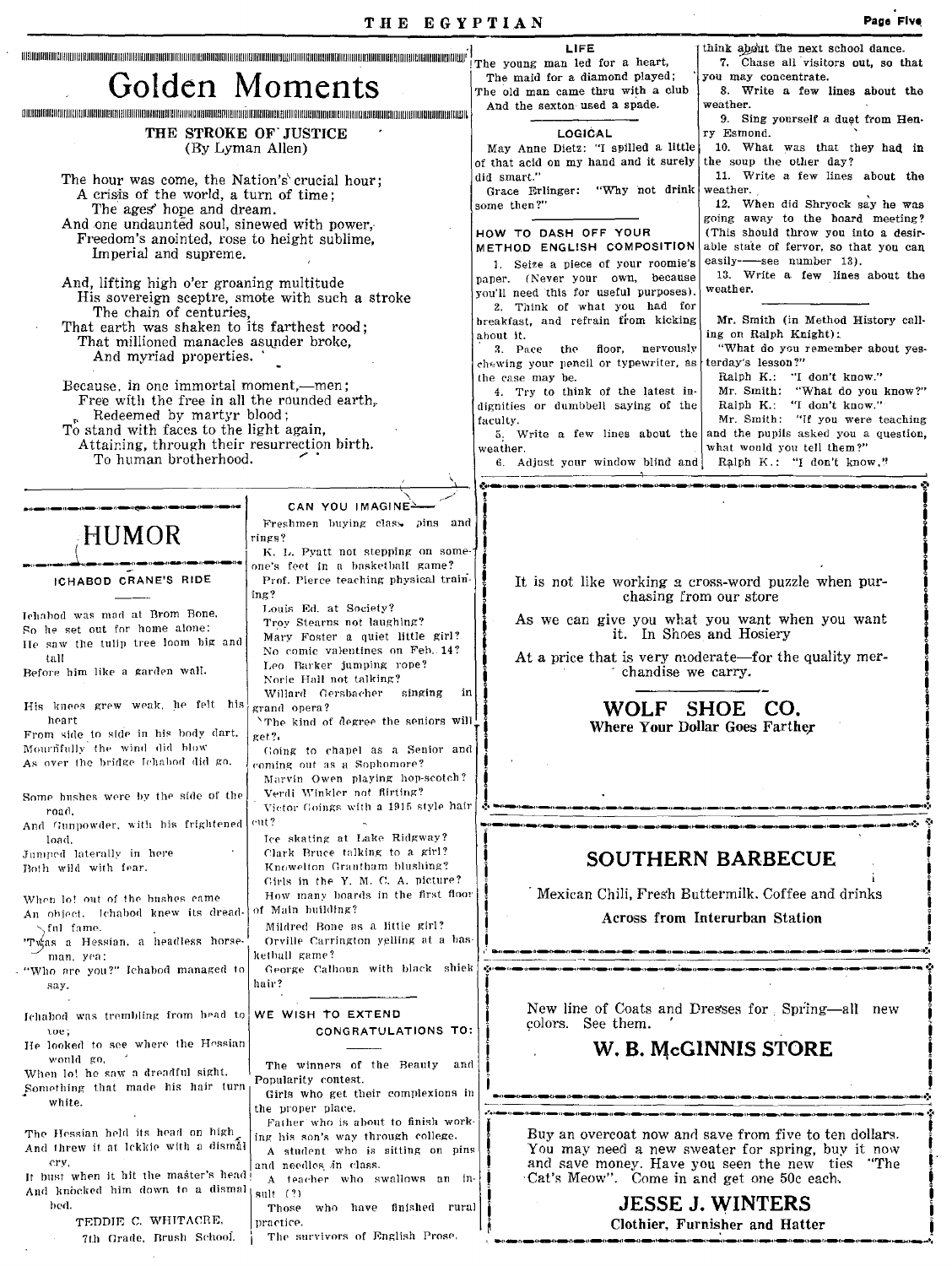# *<sup>i</sup>*MARY ANN BEAUTY SHOP '! The Alumni Bulletin I Operated by Marinello . Graduates • i

Renton Miles, who is teaching in the shall be the officers of the Alumni As-  $\frac{1}{2}$ . and scalp creatments.<br>Commercial Department in the High sociation of the Illinois State Normal . Ladies Hair Cutting a Specialty. Commercial Department in the High sociation of the Illinois State Normal  $\begin{bmatrix} 1 \end{bmatrix}$  Ladies Hair Cutting a Specialty.<br>
School at Troy, Ill. He reports that University; for the year 1925-26 shall 205 South Illinois Av school at Troy, Ill. He reports that University; for the year 1925-26 shall his work is interesting.

year vacation with his parents and  $27$ , shall be the officers of the Alumni  $\frac{10}{2}$  -  $\cdots$  and  $\cdots$  are expressive contraction of the  $\frac{1}{2}$ . friends in Carbondale. Othel reports<br>university life very enjoyable.

ted his university course at Illinois, Illinois State Teachers' College; for is spending a few days with his father the year 1928-29, shall be the officers is spending a few days with his father and mother.

While pondering over the Alumni on in the above order. notes we chanced to glance over to-<br>ward the auditorium and to our sur-<br>The executive committee dent at the U. of I.

 $\begin{array}{|c|c|c|c|c|}\n\hline\n\text{The enders of this column: This}\n\end{array}$ is one department that can not be  $\frac{1}{k}$  Federation shall be held during the stept up by mere cleverness, but by  $\frac{1}{k}$  meeting of the State Teachers' Acco. kept up by mere cleverness, but by meeting of the State Teachers' Asso<br>Knowledge. Our knowledge of what ejetion. The time and place to be Knowledge. Our knowledge of what elation. The time and place to be our Alumni are doing is limited to designated by the president of the a great extent to what they write us.  $_{\text{Federation}}$ . So do  $\text{vs } a$  favor: Let each reader  $\begin{bmatrix} 1 & 1 & 1 & 1 & 1 \\ 0 & 1 & 1 & 1 & 1 \\ 0 & 0 & 0 & 1 & 1 \\ 0 & 0 & 0 & 0 & 1 \end{bmatrix}$  Amendment of this department write us a letter The president may call special of news at his earliest convenience. Mr. Ben G Merkle, '23, is teaching in Freeburg. He attended the Car· bondale-McKendree game Friday.

at the U. of I., is visiting home folks.  $\begin{bmatrix} 1.5 & 14.1 & 14.1 & 14.1 & 14.1 \\ \text{committee} & \text{of} & \text{the} & \text{Federation.} \end{bmatrix}$ "Doc" was a student while here in school.

The following is the proposed constitution of the Federation of Alumni of Illinois 'State Teachers' Colleges. All the five normals have adopted this at the suggestion of the Normal school committee, which met at Springfield Dec. 29. 1924:

, Name

The *name* of this federation shall be The Federation of Alumni Associations of the Illinois State Teachers' COlleges.

### Purpose

The purpose of this Federation shall be to promote the common interests of the Teachers' Colleges of Illinois and their Alumni, and to promote public education in Illinois.

## Membership

Members of the Alumni Associations of the State Teachers' Colleges located at Normal, Charleston, Car· memhers of this Federation. Officers

The officers of this Federation shall be a president, vice president and a secretary-treasurer. These officers shall serve for one year. The fiscal year shall end June 30.

> Soda Fountain Phone 276

senoof at Troy, in. He reports that University; for the year 1925-26 shall  $\begin{bmatrix} 205 \text{ South Illinois Avenue.} \end{bmatrix}$ . Phone 612 Othei Eaton is enjoying the mid- Normal University; for the year 1926-Association of the Eastern Illinois State Teachers' College; for the year 1927-28, 'shall be the officers of the Burnett Shryock, who has comple- Alumni Association of the Northern of the Alumni Association of the Western State Teachers' College; and so

The executive committee of the prise there stood Deneen Watson and Federation shall consist of the/presi-<br>Grace Eagleson, visiting as in the dent, vice-president and secretary of Grace Eagleson visiting as in the dent, vice-president and secretary of good old days. Mr. Watson is a stu- the Alumni Associations of the shown the Alumni Associations of the above<br>institutions.

The regular annual meeting of the designated by the president of the

meetings whenever he deems it wise at a place easily accessible to alL Work of the Federation

The officers of the Alumni Associ-. ations will carry on whatever work "Doc" Brandon, who is a student is laid out for them by the executive

| FAMOUS HEARTS                          |
|----------------------------------------|
| Have a $\frac{1}{1}$                   |
| —————trouble                           |
| Nell ________                          |
|                                        |
| Take to $---$                          |
| William S.                             |
| ───── is trumps                        |
| Thelma $\frac{1}{1}$ well              |
| Candy $\frac{\ }{\ }$                  |
| Hard $\frac{\phantom{1}}{\phantom{1}}$ |
|                                        |
|                                        |
|                                        |

## THE STYLE SHOP

Outfitters for Wumen

Our Prices Are Right

bondale, DeKalb and Macomb shall be  $\left| \text{Dr. W. A. Brandon, '01}\right|$  members of this Federation. Carbondale, Ill. Specialties EYE, EAR, NOSE, THROAT Glasses Fitted

## **CONSUMERING A LABOURDED A LABOURDED A LABOURDED A LABOURDED A LABOURDED A LABOURDED A LABOURDED A LABOURDED A LABOURDED A LABOURDED A LABOURDED A LABOURDED A LABOURDED A LABOURDED A LABOURDED A LABOURDED A LABOURDED A LAB**

Frank Smith received a letter from The officers for the year 1924-25 <br>Frank Smith received a letter from The officers for the year 1924-25 <br>and scalp treatments.

# UNION BAKING CO.<br>Bakers of Better Bread

GOLDEN CRUST BREAD

Special attention to picnic orders<br>
Illinois. Phone 150X 304 South Illinois.

 $\beta_i$  in the position of the construction of the construction of the construction of the construction of the construction  $\theta^*_i$ 

...... \_..-~\_I~\_~--\_--·---~.---------·!· , t

# IMPERIAL CAFE<br>
Good Things To Eat<br>
L. M. Atkison, Owner and Prop.

<sup>I</sup>J .:.~~~ .. --'--.-'-'------'--~--'-'''--'.~ • ... ~\_.....-.c \_\_ (\_.-.-\_\_ .\_-..-\_\_ ~~ \_\_ ~ \_\_ .;.

We have in stock at all times a complete line of stamped linens, laces and embroidery threads.

LANEY GIFT SHOP<br>
Hemstitching 10c per yard.

.!.-.>-~~~---,---.-------<--.-----.,~

## MILLIGAN-BROCKETT

Musical merchandise of all kinds  $\begin{bmatrix} \cdot & \cdot & \cdot \\ \cdot & \cdot & \cdot \end{bmatrix}$ Musical merchandise of all kinds

.:,'\_')\_t} \_\_ .. \_\_\_\_ (\_' \_\_ .~L\_"~. \_\_\_\_ , \_\_\_\_\_\_\_\_ .:. <sup>j</sup>

I . I

Always, Remember<br>THE YELLOW HOOD TAXI Open and Closed Cars 68-L—Phone—68-L<br>er Day. Ralph Johnson 24 Hrs. Per Day.

':·~"'":"'-----~-"'\_"' \_\_\_ ~I~~~~""'~~-""'~~~.!t I

Candies WILHELM DRUG CO. School Supplies The Students Drug Store.

Fountain Pen Pencil

t i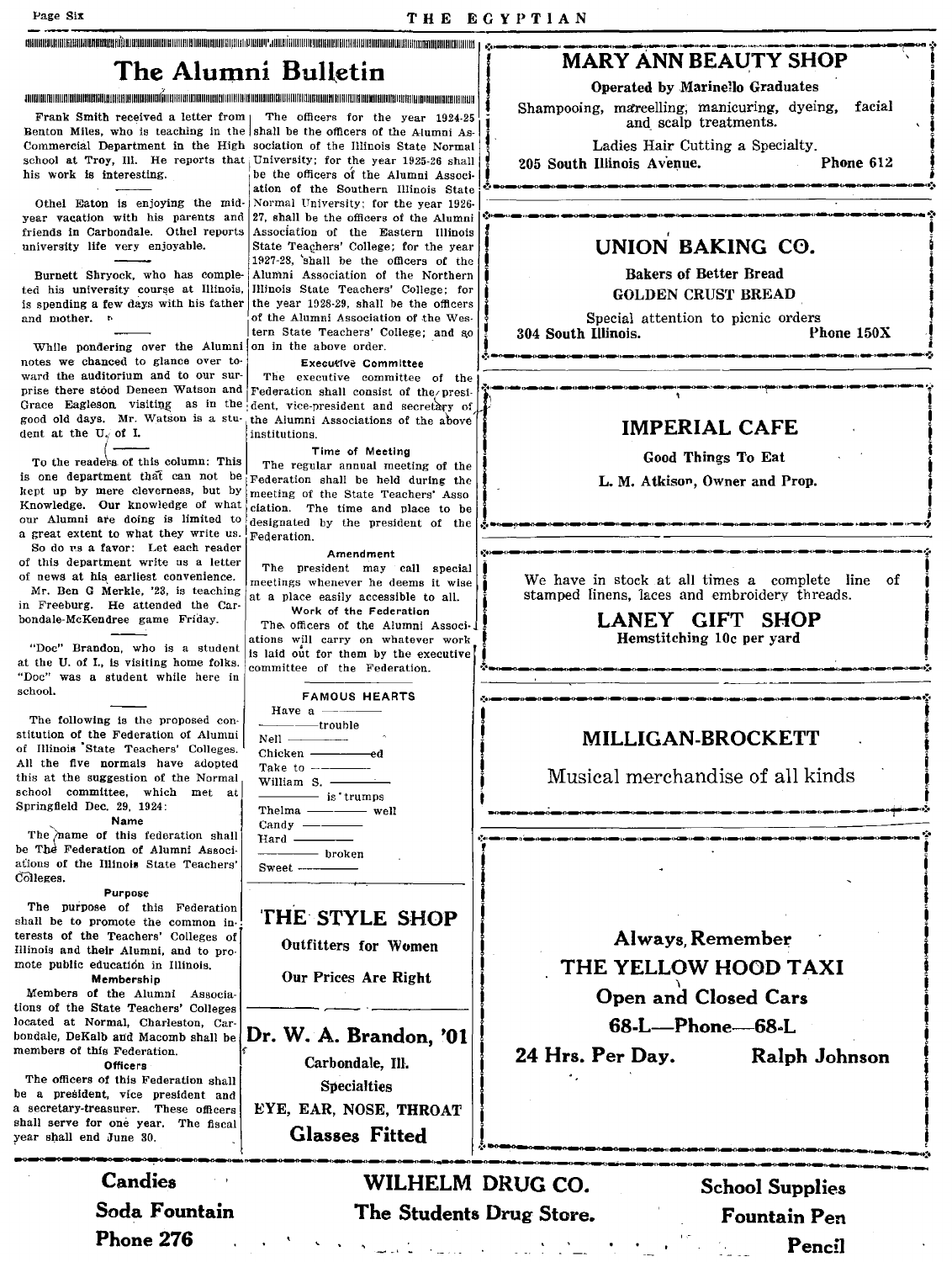## THE EGYPTIAN

## ANTHONY HALL

in Benton visiting friends.

Eleanore Thomas, of East St. Louis, visited her sister, Adele, last weekend.

Mildred McCormick spent the weekend visiting with Mary Loomis at Makanda.

Emma and Mary Sturm spent the week-end visiting with their sisters. Lorene and Kate.

Dorothy Prawl spent Sunday with Idlian Finkelday of Murphysboro.

Mrs. J. L. D. Hartwell, of Marion, visited her grand-daughter, Thelma, Sunday.

The girls that were away for the week-end were: Genevieve Owen, Ola Goetz, Edna Young, Alberta Kohlenbach, Effie Lovd, Mary Wilson, Mildred Bone, Hah/Jackson, Miriam Doolittle, Bess Short and Edith Mathis.

The S. I. N. U. Social Club met at the residence of Elouise Algee on East Jackson street, entertained by Kenneth Hines.

Solo -Celeste Nelson.

Saxophone Solo- Armond Woods. An enjoyable social hour was spent after which a delicious lunchcon was served. C. KIRK, President. E. PRICE, Secretary.

### Y. W. C. NOTES

The Y. W. C. A. was well attended Tuesday evening and several interesting numbers were given.

The play, "Cupid's Dilemma," was weil given, showing some of the important fields open for the girls to look forward to today hesides getting married. This was thoroughly enjoyed by every one. All girls are invited to aftend the meeting each Tuesday exching at 6:30.

The Y. M. C. A. and Y. M. C. A. are going to give a big supper at the Dale vice president and Thelma Hart-Presbyterian church next Tuesday evening at 6:30 instead of the regular meeting. Get your ticket, come and enjoy yourself.

## **EPSILON BETA NEWS**

The house was almost descried last week-end as many of the girls went country has been mentioning to their homes to visit with friends who were home between college semesters.

Miss Alberta Truebger spent the week-end with her folks at Du Quoin. Miss Elizabeth Weinherg visited with Misses Edna and Mary Dollins fact that the name is grammatically at Renton

Miss Ruth Hensley spent the weekend at her home in Harrisburg.

Misses Eva Clarida, Mary McLaren, well visited in Marion.

The S. O. P. H. met last Wednes-Florence Cohen spent the week-end day night and our new officers took their respective places. The officers were:

Ruby Ice, president.

- Abbie Wood, vice president.
- Ruby Baine, treasurer.

Mildred Watson, secretary.

committee.

The S. O. P. H. have many pleasant things planned for this term. So all of "ME" each time. old members come out to our next meeting and bring a new one.

## ART APPRECIATION CLUB

Last Wednesday night the Art Appreciation Club held its regular meeting. Miss Maud Riley gave an interesting talk on the life and work of Zulooga, Spain's most famous artist. The story of the opera "Carmen" was told by Miss Joyce Moyers and was greatly enjoyed by those present.

This term is being devoted to the subject of Spanish Art and Music. This is a very interesting subject to: study and those present enjoyed the program very much.

"SPEEDY" WALKER **BRINGS TOTAL TO 45** 

 $\frac{1}{2} \left( \frac{1}{2} \right) \left( \frac{1}{2} \right) \left( \frac{1}{2} \right) \left( \frac{1}{2} \right) \left( \frac{1}{2} \right) \left( \frac{1}{2} \right) \left( \frac{1}{2} \right) \left( \frac{1}{2} \right) \left( \frac{1}{2} \right) \left( \frac{1}{2} \right) \left( \frac{1}{2} \right) \left( \frac{1}{2} \right) \left( \frac{1}{2} \right) \left( \frac{1}{2} \right) \left( \frac{1}{2} \right) \left( \frac{1}{2} \right) \left( \frac$ 

Elmer E. Walker, assistant coach of athletics at Chester, Ill., refereed two games of basketball for Coach Fishel last week-end.

Mr. Walker has been refereeing quite a number of games this season and has made for himself quite a pers to make the football team. record. This brings his total number this season to forty-five.

## ROBERTA MacCRACKEN, NEW ILLINAE PRESIDENT

After the debate on Monday night. Feb. 2, the Illinae elected officers for the next six weeks. Roberta Mac-Cracken was elected president. Ada well secretary-treasurer.

The club has been fortunate in getting good "peppy" officers this year and we hope that these new officers may continue to advance the standarde

## HIS NAME IS "I".

Every newspaper throughout  $the$ the strangeness of the shortest name in the world. A Chinese student -of Johns Hopkin University bears the single name of Mr. "I." It is peculiar. but the peculiarity doesn't lie in the fact that his name is "I", but in the correct. Maybe by the time we have graduated from college we shall each be calling ourself "Mr. I." Why. I happened to be going down the corridistinguished looking personage near- writer and we've worked early and cord.

ing and (don't think me nervy, please) I immediately sprung the question of "What's your name?" and had flung back at me the statement, "ME"! Now, there you are. Miss Bowyer would tell you never to put a form of the objective where the subjective should be, so why do you college students continue to do it? You see, quite readily that this distinguished personage bore the name of "I", but was so unaccustomed to speaking correctly that he used the objective case of "ME"

And there is a whole family റി "ME'S" in school here. After I had Mildred' Barter, chairman of Social so unexpectedly met this older .<br>|brother I inquired around among others to meet with the same answer

> Johns Hopkin University prides itself in having one person by the short name of "I", but haven't learned the grammatical construction of the name, and still say, "ME". Are you one of the family? Then change your name, but mind, now, don't go to the other extreme and get it "EGO."

## DO YOU BELIEVE THIS?

William Robson, a young student from London School of Economics, made a visit to our colleges here in America, and then went home and said some things about us. Maybe they are true and maybe they are false. At any rate it is well to get other people's opinion of us.

He said in part: "In England you go to the university to develop yourself, while in America you go to the university to distinguish yourself. In America a boy is always endeavoring to attain some outward sign of achievement-to make the college paper, to make one of the clubs or fra-The center of gravity is in the world of action far more than in the world of thought.

"I found that everyone in America could use a typewriter and drive an automobile. I found that the applied sciences, such as medicine and engineering and agriculture, and the vo cational studies such as law, are at their best taught and learned far better than in England. But when it came to what we may call by contrast the world of thought, quite the opposite was the case. Although one meets students who obviously show promise of becoming great chgineers great doctors, captains of industry, and so forth, one rarely if ever meets one who seems destined to become a Darwin and Beethoven, a Shelley."

We might say in passing, that this aforesaid English student was over here only five months-one semester, mind you. Let's not take the opinion of a foreigner who has seen an American university only five months out of the twelve. We must smile when The savs everybody over here can use a typewriter and drive a car. You bet your life, Mr. Mortar-Board-John-

## WINNERS IN THE MENTOR CROSS WORD PUZZLE

The book and author cross word puzzle in the February Mentor has caused all kinds of excitement in the English classes. The instructor of the Third Year English class placed the puzzle on the board, and incidentally mentioned that the first one to solve it would get honorable mention in the Egyptian. Having glanced at the cross word puzzle a few moments in the office, she knew that she, herself. would have to consult dictionaries, encyclopedias, literature, and Who's Who before the little squares could possibly be filled; and she was sure the class would be weeks solving it.

Certain fans in the class started out immediately. They haunted the library. They buried themselves in tomes in the stacks. They nosed about in modern and ancient fiction. magazines, newspapers, dictionaries. et cetera. They searched with the diligence and earnestness of a Yale scholar getting his last bit of data for his Ph. D. thesis. And they finally treed their last author!

Perhaps you wonder at all this research. We ask you, as face to face, could you answer right off the bat, Name of an Italian lady given to a novel by an American author who was born in Italy and died there?" or "Pseudonym of an author of an extremely popular story laid in California which has been called the 'Uncle Tom's Cabin' of the Indians?"  $Of$ course when it comes to such as "Famous first poem by a noted American" or "The brother of Amelia in Vanity Fair" anyone could answer; but who would think of "the" as an answer to "an article much used by writers"?

The victors, Isabelle Johnson and Charles Faulkner, made a special trip Thursday night over to the home of the instructor to inform her of their feat. Friday morning Ruth Stears. Thelma Shackleton, Ina Moore and Irene Moore brought in the solved puzzle, and later in the day Lucille Parrish and Marie Hagler.

late to own that car we drive. Furthermore our cars have four wheels. We put down four and carry onewhile your's, lots of them have only three wheels. The funniest looking vehicles we have ever seen! Well, that's that. But we do feel, Mr. Robson, that you should see us the year round, maybe four years. Then we can more readily take your opinion of our American universities.

Earl Purdue---This beauty contest is awful. I went to Ag. Club the other night and they wielded me out of a penny.

Miss Trovillion--Oh, surely not. You are not that small. Perhaps they wielded a penny out of you.

The singular thing about all the ny Bull, and that's not all! We've reserve part'es that we have had worked early (while you were yet in this country is that they have Lucille Taylor and Genevieve Hart dor vesterday noon, when I noticed a snoozing!) to own aforesaid type hever got anywhere.—Columbia Re